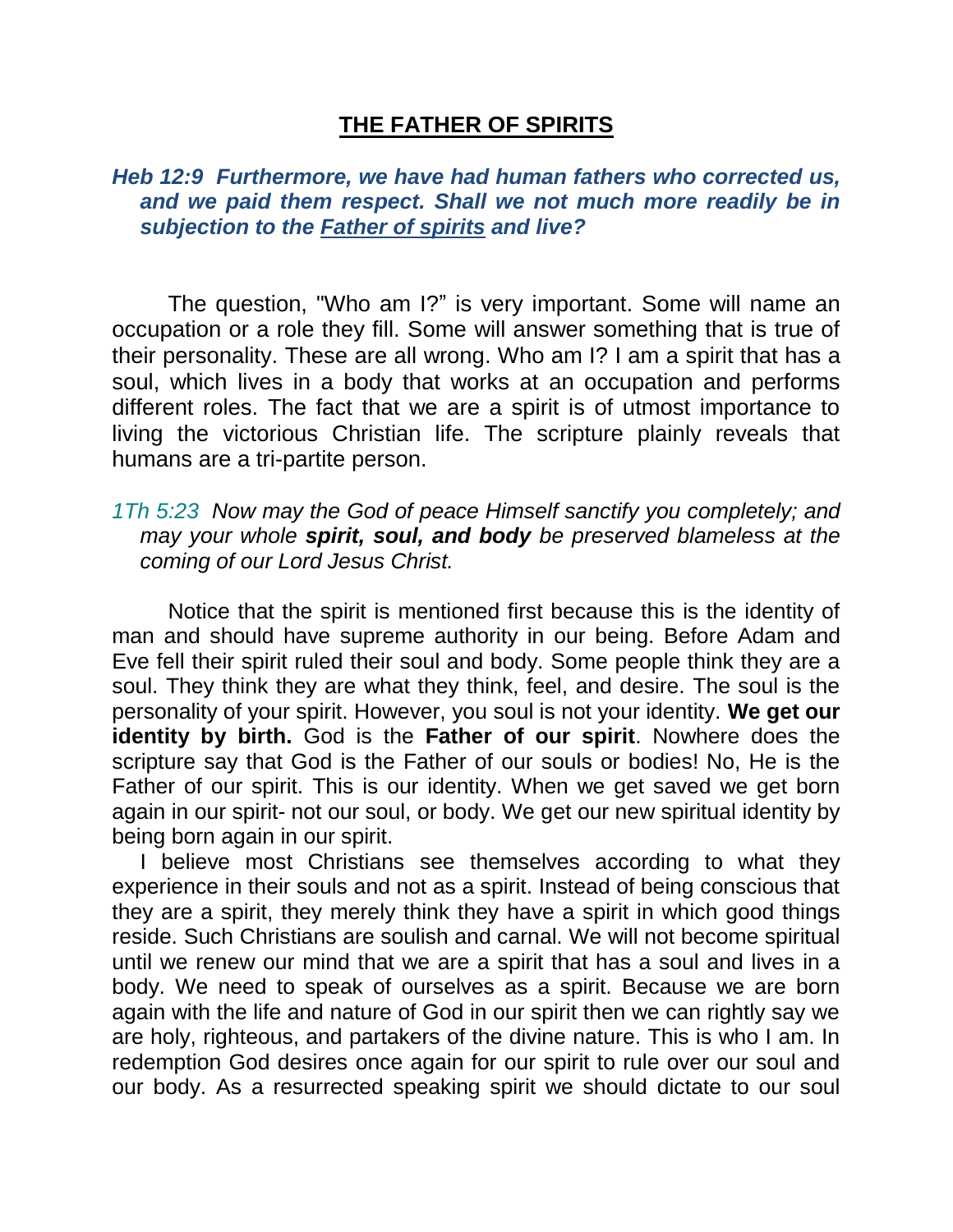what will be accepted and rejected there. As a resurrected speaking spirit we should dictate to our body what it will do and not do. We do this with our words of faith. God is a spirit and He operates by speaking. We were created and then re-created in His image and are to operate this way. We need to regularly say, "**I am a resurrected spirit. I am holy, righteous, pure, washed, clean, filled with power, wisdom, and love."** If we do not like something going on in our soul we need to speak to our soul and fix it! Although David was not born again, he knew he was a spirit and could dictate to his soul.

- **Psa 42:5 Why are you cast down, O my soul? And** *why* **are you disquieted within me? Hope in God, for I shall yet praise Him** *For* **the help of His countenance.**
- **Psa 42:11 Why are you cast down, O my soul? And why are you disquieted within me? Hope in God; For I shall yet praise Him, The help of my countenance and my God.**
- **Psa 43:5 Why are you cast down, O my soul? And why are you disquieted within me? Hope in God; For I shall yet praise Him, The help of my countenance and my God.**

David commanded his soul to hope in God. We can and should command our soul to line up with our spirit. Paul knew he was a spirit that had authority over his body.

### **1Co 9:27 But I discipline my body and bring** *it* **into subjection, lest, when I have preached to others, I myself should become disqualified.**

Paul said he disciplined his body and brought it into subjection. He did not say he brought himself into subjection, but his body. He knew he was not his body. He was a spirit that had a soul, which lived in a body. He had authority over his body. He dictated to his body instead of allowing his body to dictate to him. The nature of the flesh resides in our body. Sin manifests itself through our flesh in order to bring us into bondage. Through the finished work of Christ sin in the flesh was condemned.

## **Rom 8:3 For what the law could not do in that it was weak through the flesh, God** *did* **by sending His own Son in the likeness of sinful flesh, on account of sin: He condemned sin in the flesh,**